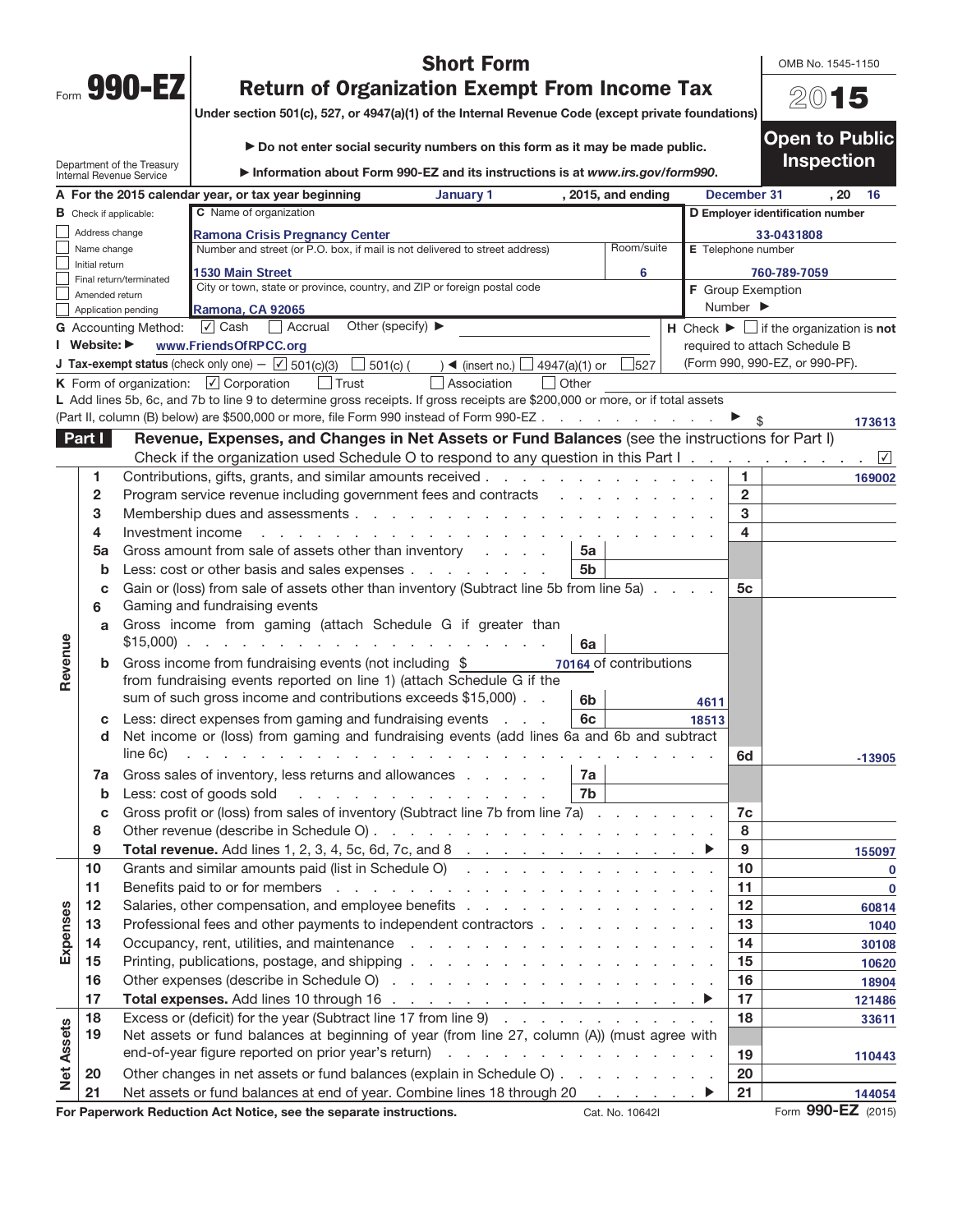|    | Form 990-EZ (2015)                                                                                                                                  |                                                                                                                                                                                                                                |                                                   |                                                   |            | Page 2                                               |
|----|-----------------------------------------------------------------------------------------------------------------------------------------------------|--------------------------------------------------------------------------------------------------------------------------------------------------------------------------------------------------------------------------------|---------------------------------------------------|---------------------------------------------------|------------|------------------------------------------------------|
|    | <b>Balance Sheets</b> (see the instructions for Part II)<br><b>Part II</b>                                                                          |                                                                                                                                                                                                                                |                                                   |                                                   |            |                                                      |
|    | Check if the organization used Schedule O to respond to any question in this Part II.                                                               |                                                                                                                                                                                                                                |                                                   |                                                   |            |                                                      |
|    |                                                                                                                                                     |                                                                                                                                                                                                                                |                                                   | (A) Beginning of year                             |            | (B) End of year                                      |
| 22 | Cash, savings, and investments                                                                                                                      |                                                                                                                                                                                                                                |                                                   | 110443 22                                         |            | 144054                                               |
| 23 | Land and buildings. $\cdot \cdot \cdot \cdot \cdot \cdot \cdot \cdot$                                                                               |                                                                                                                                                                                                                                |                                                   |                                                   | 23         |                                                      |
| 24 | Other assets (describe in Schedule O)<br><b>Contract Contract</b>                                                                                   |                                                                                                                                                                                                                                |                                                   |                                                   | 24         |                                                      |
| 25 | Total assets                                                                                                                                        |                                                                                                                                                                                                                                |                                                   | 110443 25                                         |            | 144054                                               |
| 26 | Total liabilities (describe in Schedule O)                                                                                                          |                                                                                                                                                                                                                                |                                                   |                                                   | 26         |                                                      |
| 27 | Net assets or fund balances (line 27 of column (B) must agree with line 21)                                                                         |                                                                                                                                                                                                                                |                                                   | 110443 27                                         |            | 144054                                               |
|    | Part III<br>Statement of Program Service Accomplishments (see the instructions for Part III)                                                        |                                                                                                                                                                                                                                |                                                   |                                                   |            |                                                      |
|    | Check if the organization used Schedule O to respond to any question in this Part III                                                               |                                                                                                                                                                                                                                |                                                   |                                                   |            | <b>Expenses</b>                                      |
|    | What is the organization's primary exempt purpose? assisting pregnant teens & woman to have healthy babies                                          |                                                                                                                                                                                                                                |                                                   |                                                   |            | (Required for section<br>$501(c)(3)$ and $501(c)(4)$ |
|    | Describe the organization's program service accomplishments for each of its three largest program services,                                         |                                                                                                                                                                                                                                |                                                   |                                                   |            | organizations; optional for                          |
|    | as measured by expenses. In a clear and concise manner, describe the services provided, the number of                                               |                                                                                                                                                                                                                                |                                                   |                                                   |            | others.)                                             |
|    | persons benefited, and other relevant information for each program title.                                                                           |                                                                                                                                                                                                                                |                                                   |                                                   |            |                                                      |
| 28 | Pregnancy tests and crisis counseling provided to 149 teens and women from the community.                                                           |                                                                                                                                                                                                                                |                                                   |                                                   |            |                                                      |
|    |                                                                                                                                                     |                                                                                                                                                                                                                                |                                                   |                                                   |            |                                                      |
|    |                                                                                                                                                     |                                                                                                                                                                                                                                |                                                   |                                                   |            |                                                      |
|    | (Grants \$                                                                                                                                          | If this amount includes foreign grants, check here                                                                                                                                                                             |                                                   |                                                   | 28a        | 37000                                                |
| 29 |                                                                                                                                                     |                                                                                                                                                                                                                                |                                                   |                                                   |            |                                                      |
|    | 194 prenatal exams and limited scope OB ultrasounds given.                                                                                          |                                                                                                                                                                                                                                |                                                   |                                                   |            |                                                      |
|    |                                                                                                                                                     |                                                                                                                                                                                                                                |                                                   |                                                   |            |                                                      |
|    | (Grants \$                                                                                                                                          | If this amount includes foreign grants, check here                                                                                                                                                                             |                                                   |                                                   | 29a        | 45000                                                |
| 30 |                                                                                                                                                     |                                                                                                                                                                                                                                |                                                   |                                                   |            |                                                      |
|    | 980 client visits for group and individual support services, classes and other appointments.                                                        |                                                                                                                                                                                                                                |                                                   |                                                   |            |                                                      |
|    |                                                                                                                                                     |                                                                                                                                                                                                                                |                                                   |                                                   |            |                                                      |
|    | (Grants \$                                                                                                                                          | If this amount includes foreign grants, check here                                                                                                                                                                             |                                                   |                                                   | <b>30a</b> | 28000                                                |
|    | 31 Other program services (describe in Schedule O)                                                                                                  | and the company of the company of the company of the company of the company of the company of the company of the company of the company of the company of the company of the company of the company of the company of the comp |                                                   |                                                   |            |                                                      |
|    | (Grants \$                                                                                                                                          | ) If this amount includes foreign grants, check here                                                                                                                                                                           |                                                   |                                                   | 31a        |                                                      |
| 32 | Total program service expenses (add lines 28a through 31a)                                                                                          |                                                                                                                                                                                                                                |                                                   |                                                   | 32         | 110000                                               |
|    | List of Officers, Directors, Trustees, and Key Employees (list each one even if not compensated—see the instructions for Part IV)<br><b>Part IV</b> |                                                                                                                                                                                                                                |                                                   |                                                   |            |                                                      |
|    | Check if the organization used Schedule O to respond to any question in this Part IV                                                                |                                                                                                                                                                                                                                |                                                   |                                                   |            |                                                      |
|    |                                                                                                                                                     |                                                                                                                                                                                                                                |                                                   |                                                   |            |                                                      |
|    |                                                                                                                                                     |                                                                                                                                                                                                                                | (c) Reportable                                    | (d) Health benefits.                              |            |                                                      |
|    | (a) Name and title                                                                                                                                  | (b) Average<br>hours per week                                                                                                                                                                                                  | compensation                                      | contributions to employee (e) Estimated amount of |            |                                                      |
|    |                                                                                                                                                     | devoted to position                                                                                                                                                                                                            | (Forms W-2/1099-MISC)<br>(if not paid, enter -0-) | benefit plans, and<br>deferred compensation       |            | other compensation                                   |
|    |                                                                                                                                                     |                                                                                                                                                                                                                                |                                                   |                                                   |            |                                                      |
|    | <b>Anita Krisik</b>                                                                                                                                 |                                                                                                                                                                                                                                |                                                   |                                                   |            |                                                      |
|    | <b>Exec. Director</b>                                                                                                                               | 40                                                                                                                                                                                                                             | 40605                                             | 227                                               |            | 0                                                    |
|    | <b>Beverly Hubbard</b>                                                                                                                              |                                                                                                                                                                                                                                |                                                   |                                                   |            |                                                      |
|    | <b>Board Chair</b>                                                                                                                                  | 0                                                                                                                                                                                                                              | 0                                                 |                                                   | 0          | 0                                                    |
|    | <b>Mary Deal</b>                                                                                                                                    |                                                                                                                                                                                                                                |                                                   |                                                   |            |                                                      |
|    | <b>Secretary/Treasurer</b>                                                                                                                          | 0                                                                                                                                                                                                                              | 0                                                 |                                                   | 0          | 0                                                    |
|    |                                                                                                                                                     |                                                                                                                                                                                                                                |                                                   |                                                   |            |                                                      |
|    |                                                                                                                                                     |                                                                                                                                                                                                                                |                                                   |                                                   |            |                                                      |
|    |                                                                                                                                                     |                                                                                                                                                                                                                                |                                                   |                                                   |            |                                                      |
|    |                                                                                                                                                     |                                                                                                                                                                                                                                |                                                   |                                                   |            |                                                      |
|    |                                                                                                                                                     |                                                                                                                                                                                                                                |                                                   |                                                   |            |                                                      |
|    |                                                                                                                                                     |                                                                                                                                                                                                                                |                                                   |                                                   |            |                                                      |
|    |                                                                                                                                                     |                                                                                                                                                                                                                                |                                                   |                                                   |            |                                                      |
|    |                                                                                                                                                     |                                                                                                                                                                                                                                |                                                   |                                                   |            |                                                      |
|    |                                                                                                                                                     |                                                                                                                                                                                                                                |                                                   |                                                   |            |                                                      |
|    |                                                                                                                                                     |                                                                                                                                                                                                                                |                                                   |                                                   |            |                                                      |
|    |                                                                                                                                                     |                                                                                                                                                                                                                                |                                                   |                                                   |            |                                                      |
|    |                                                                                                                                                     |                                                                                                                                                                                                                                |                                                   |                                                   |            |                                                      |
|    |                                                                                                                                                     |                                                                                                                                                                                                                                |                                                   |                                                   |            |                                                      |
|    |                                                                                                                                                     |                                                                                                                                                                                                                                |                                                   |                                                   |            |                                                      |
|    |                                                                                                                                                     |                                                                                                                                                                                                                                |                                                   |                                                   |            |                                                      |
|    |                                                                                                                                                     |                                                                                                                                                                                                                                |                                                   |                                                   |            |                                                      |
|    |                                                                                                                                                     |                                                                                                                                                                                                                                |                                                   |                                                   |            |                                                      |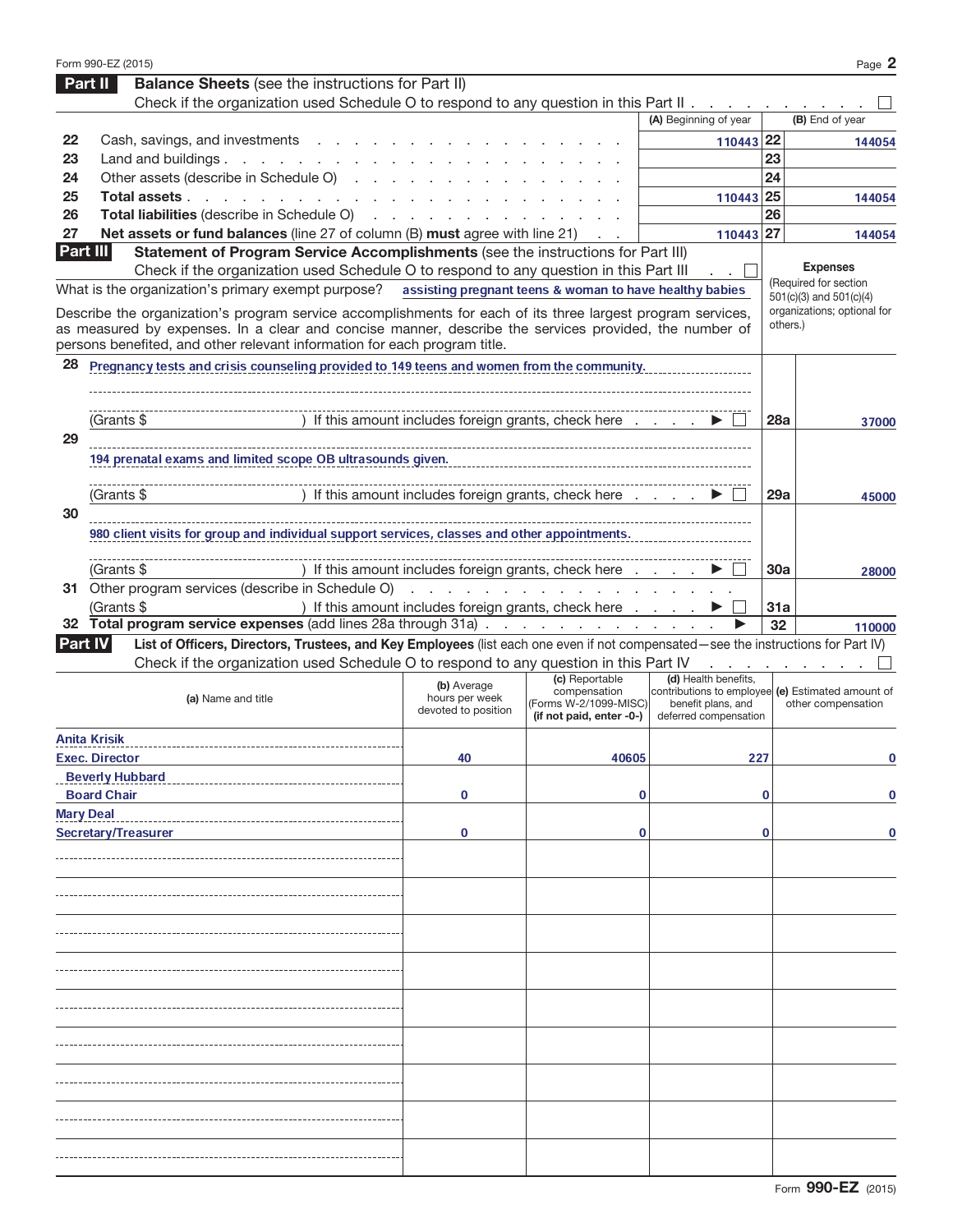|               | Form 990-EZ (2015)                                                                                                                                                                                                                                                                                                                                                             |                 |            | Page 3                                  |
|---------------|--------------------------------------------------------------------------------------------------------------------------------------------------------------------------------------------------------------------------------------------------------------------------------------------------------------------------------------------------------------------------------|-----------------|------------|-----------------------------------------|
| <b>Part V</b> | Other Information (Note the Schedule A and personal benefit contract statement requirements in the                                                                                                                                                                                                                                                                             |                 |            |                                         |
|               | instructions for Part V) Check if the organization used Schedule O to respond to any question in this Part V                                                                                                                                                                                                                                                                   |                 |            |                                         |
|               |                                                                                                                                                                                                                                                                                                                                                                                |                 | <b>Yes</b> | <b>No</b>                               |
| 33            | Did the organization engage in any significant activity not previously reported to the IRS? If "Yes," provide a                                                                                                                                                                                                                                                                | 33              |            | $\checkmark$                            |
| 34            | Were any significant changes made to the organizing or governing documents? If "Yes," attach a conformed                                                                                                                                                                                                                                                                       |                 |            |                                         |
|               | copy of the amended documents if they reflect a change to the organization's name. Otherwise, explain the<br>change on Schedule O (see instructions)<br>the contract of the contract of the contract of the contract of                                                                                                                                                        | 34              |            |                                         |
| <b>35a</b>    | Did the organization have unrelated business gross income of \$1,000 or more during the year from business                                                                                                                                                                                                                                                                     |                 |            | $\checkmark$                            |
|               | activities (such as those reported on lines 2, 6a, and 7a, among others)?                                                                                                                                                                                                                                                                                                      | 35a             |            |                                         |
| b             | If "Yes," to line 35a, has the organization filed a Form 990-T for the year? If "No," provide an explanation in Schedule O                                                                                                                                                                                                                                                     | 35 <sub>b</sub> |            | $\checkmark$                            |
| C             | Was the organization a section 501(c)(4), 501(c)(5), or 501(c)(6) organization subject to section 6033(e) notice,<br>reporting, and proxy tax requirements during the year? If "Yes," complete Schedule C, Part III                                                                                                                                                            | 35c             |            | $\checkmark$                            |
| 36            | Did the organization undergo a liquidation, dissolution, termination, or significant disposition of net assets<br>during the year? If "Yes," complete applicable parts of Schedule N<br>and a straightful contract and a                                                                                                                                                       | 36              |            |                                         |
| 37a           | Enter amount of political expenditures, direct or indirect, as described in the instructions $\blacktriangleright$   37a                                                                                                                                                                                                                                                       |                 |            |                                         |
| b             | Did the organization file Form 1120-POL for this year?                                                                                                                                                                                                                                                                                                                         | 37 <sub>b</sub> |            | $\checkmark$                            |
| 38a           | Did the organization borrow from, or make any loans to, any officer, director, trustee, or key employee or were<br>any such loans made in a prior year and still outstanding at the end of the tax year covered by this return? .                                                                                                                                              | 38a             |            | $\checkmark$                            |
| b             | If "Yes," complete Schedule L, Part II and enter the total amount involved<br>38 <sub>b</sub>                                                                                                                                                                                                                                                                                  |                 |            |                                         |
| 39            | Section 501(c)(7) organizations. Enter:                                                                                                                                                                                                                                                                                                                                        |                 |            |                                         |
| a             | Initiation fees and capital contributions included on line 9<br>39a                                                                                                                                                                                                                                                                                                            |                 |            |                                         |
| b             | Gross receipts, included on line 9, for public use of club facilities<br>39 <sub>b</sub>                                                                                                                                                                                                                                                                                       |                 |            |                                         |
| 40a           | Section 501(c)(3) organizations. Enter amount of tax imposed on the organization during the year under:<br>section 4911<br>; section $4912 \blacktriangleright$<br>; section 4955 $\blacktriangleright$                                                                                                                                                                        |                 |            |                                         |
| b             | Section 501(c)(3), 501(c)(4), and 501(c)(29) organizations. Did the organization engage in any section 4958                                                                                                                                                                                                                                                                    |                 |            |                                         |
|               | excess benefit transaction during the year, or did it engage in an excess benefit transaction in a prior year<br>that has not been reported on any of its prior Forms 990 or 990-EZ? If "Yes," complete Schedule L, Part I                                                                                                                                                     | 40 <sub>b</sub> |            |                                         |
| C             | Section 501(c)(3), 501(c)(4), and 501(c)(29) organizations. Enter amount of tax imposed                                                                                                                                                                                                                                                                                        |                 |            |                                         |
|               | on organization managers or disqualified persons during the year under sections 4912,                                                                                                                                                                                                                                                                                          |                 |            |                                         |
| d             | Section 501(c)(3), 501(c)(4), and 501(c)(29) organizations. Enter amount of tax on line                                                                                                                                                                                                                                                                                        |                 |            |                                         |
|               |                                                                                                                                                                                                                                                                                                                                                                                |                 |            |                                         |
| е             | All organizations. At any time during the tax year, was the organization a party to a prohibited tax shelter                                                                                                                                                                                                                                                                   | 40e             |            |                                         |
| 41            | List the states with which a copy of this return is filed $\triangleright$ CA                                                                                                                                                                                                                                                                                                  |                 |            |                                         |
| 42a           | The organization's books are in care of > Anita Krisik<br>Telephone no. ▶                                                                                                                                                                                                                                                                                                      | 760-789-7059    |            |                                         |
|               | Located at ▶ 1530 Main Street, Suite 6, Ramona, CA 92065<br>$ZIP + 4$                                                                                                                                                                                                                                                                                                          |                 | 92065      |                                         |
|               | Located at $\triangleright$ 1330 main Suret, Suret 6, Kamona, CA 32063<br>b At any time during the calendar year, did the organization have an interest in or a signature or other authority over<br>a financial account in a foreign country (such as a bank account, securities account, or other financial account)?                                                        | 42 <sub>b</sub> | Yes        | No<br>$\checkmark$                      |
|               | If "Yes," enter the name of the foreign country: ▶                                                                                                                                                                                                                                                                                                                             |                 |            |                                         |
|               | See the instructions for exceptions and filing requirements for FinCEN Form 114, Report of Foreign Bank and<br>Financial Accounts (FBAR).                                                                                                                                                                                                                                      |                 |            |                                         |
|               | At any time during the calendar year, did the organization maintain an office outside the U.S.?<br>If "Yes," enter the name of the foreign country: ▶                                                                                                                                                                                                                          | 42c             |            |                                         |
| 43            | Section 4947(a)(1) nonexempt charitable trusts filing Form 990-EZ in lieu of Form 1041-Check here<br>and enter the amount of tax-exempt interest received or accrued during the tax year $\ldots$ .<br>43                                                                                                                                                                      |                 |            |                                         |
|               |                                                                                                                                                                                                                                                                                                                                                                                |                 | Yes        | <b>No</b>                               |
| 44a           | Did the organization maintain any donor advised funds during the year? If "Yes," Form 990 must be                                                                                                                                                                                                                                                                              | 44a             |            | $\checkmark$                            |
| b             | Did the organization operate one or more hospital facilities during the year? If "Yes," Form 990 must be<br>completed instead of Form 990-EZ<br>and the company of the company of the company of the company of the company of the company of the company of the company of the company of the company of the company of the company of the company of the company of the comp |                 |            |                                         |
|               | Did the organization receive any payments for indoor tanning services during the year?                                                                                                                                                                                                                                                                                         | 44b<br>44c      |            | $\checkmark$<br>$\overline{\checkmark}$ |
| c<br>d        | If "Yes" to line 44c, has the organization filed a Form 720 to report these payments? If "No," provide an                                                                                                                                                                                                                                                                      |                 |            |                                         |
|               | explanation in Schedule O<br>a construction of the construction of the construction of the construction of the construction of the construction of the construction of the construction of the construction of the construction of the construction of the                                                                                                                     | 44d             |            | $\checkmark$                            |
| 45а           | Did the organization have a controlled entity within the meaning of section 512(b)(13)?                                                                                                                                                                                                                                                                                        | 45a             |            | $\checkmark$                            |
| b             | Did the organization receive any payment from or engage in any transaction with a controlled entity within the<br>meaning of section 512(b)(13)? If "Yes," Form 990 and Schedule R may need to be completed instead of<br>Form 990-EZ (see instructions) $\ldots$ $\ldots$ $\ldots$ $\ldots$ $\ldots$ $\ldots$ $\ldots$ $\ldots$ $\ldots$ $\ldots$ $\ldots$                    | 45b             |            |                                         |
|               |                                                                                                                                                                                                                                                                                                                                                                                |                 |            |                                         |